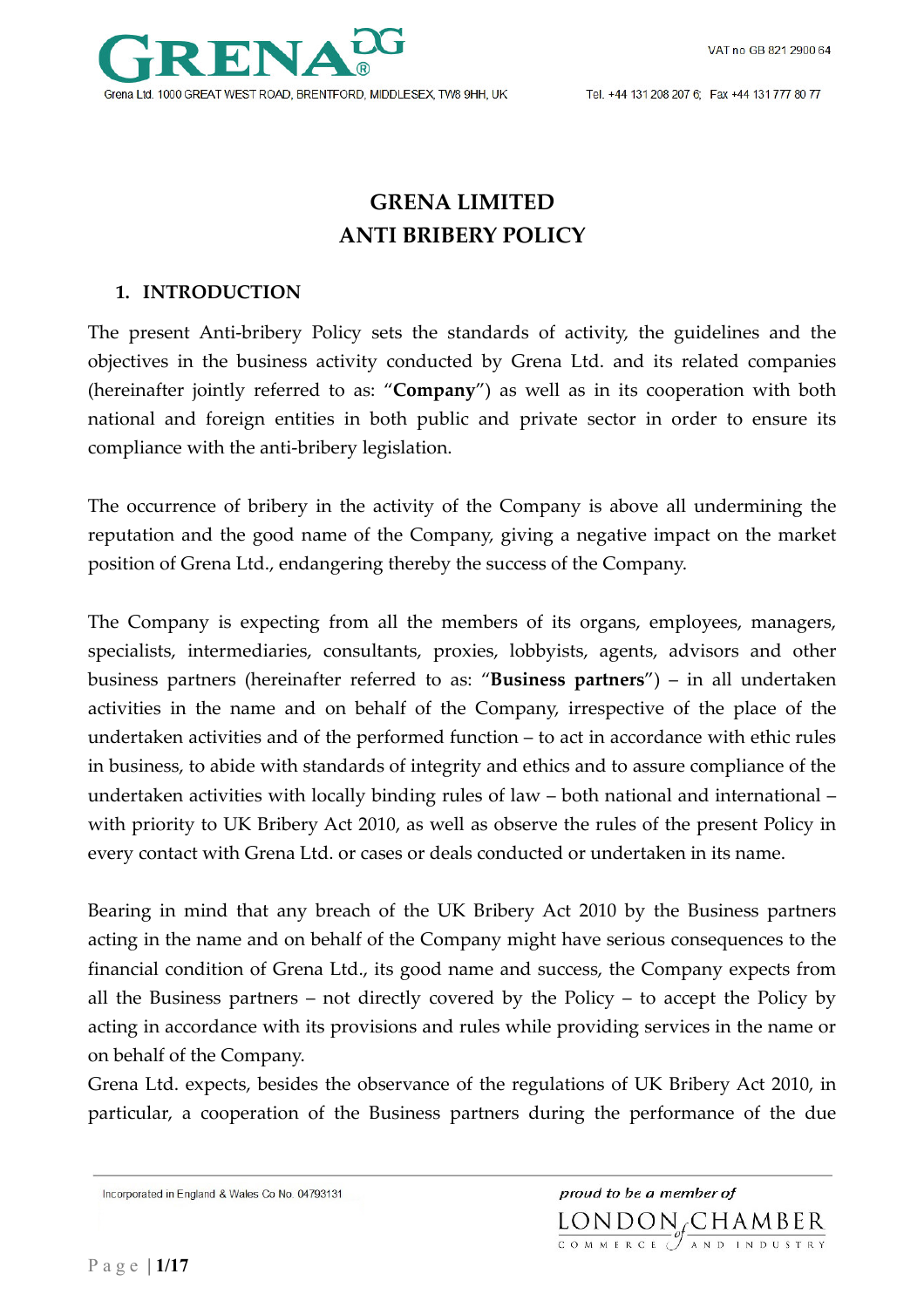

diligence procedure as well as providing information to the Company of any (even potential) breach of the Policy or any other situation that might have a bribery character as defined by the UK Bribery Act 2010 and the Policy.

The Business partners shall assure the Company that they are acting in accordance with the Policy by accepting the document – "The General Conditions of Cooperation between Grena Ltd. with the Business partners – extract from the Anti-Bribery Policy" – annexed as Appendix no. 1 to the Policy, or by adopting their own rules of counteracting to bribery and conducting an ethical activity, in the scope corresponding to the Policy.

The aforementioned actions are concerning all the areas related to business transactions and commercial activity, performed during the employment of any person or in the name of the Company.

The Policy is applicable in all the countries in which the Company conducts business activity, regardless the local customs or praxis, and is binding all the individuals employed by Grena Ltd. or performing, or providing services on behalf of the Company, regardless the legal relation connecting them.

## **2. PRINCIPLES**

Grena Ltd. was not utilising, is not utilising and will not utilise in its business activity bribery or corruption and condemns all kind of similar activity. Moreover, the Company undertakes not to enter in partnership with any legal or natural person, entities, associations or entities unions, tolerating bribery or corruption.

Grena Ltd. prohibits bribery and corruption in all of the business transactions (between Grena Ltd. and a third party, vide: scope of application) covering any territory of any country.

Grena Ltd. shall keep books and registers, with accordance to the relevant legal regulations, and shall exercise the due diligence understood as accuracy, reliability and integrity, while presenting the Company's transactions as well as maintain a mechanism of internal accountancy control. The books and the registers shall be kept in a properly detailed way, in order to precisely present the exploited financial resources of Grena Ltd. as well as the accomplished transaction.

Incorporated in England & Wales Co No. 04793131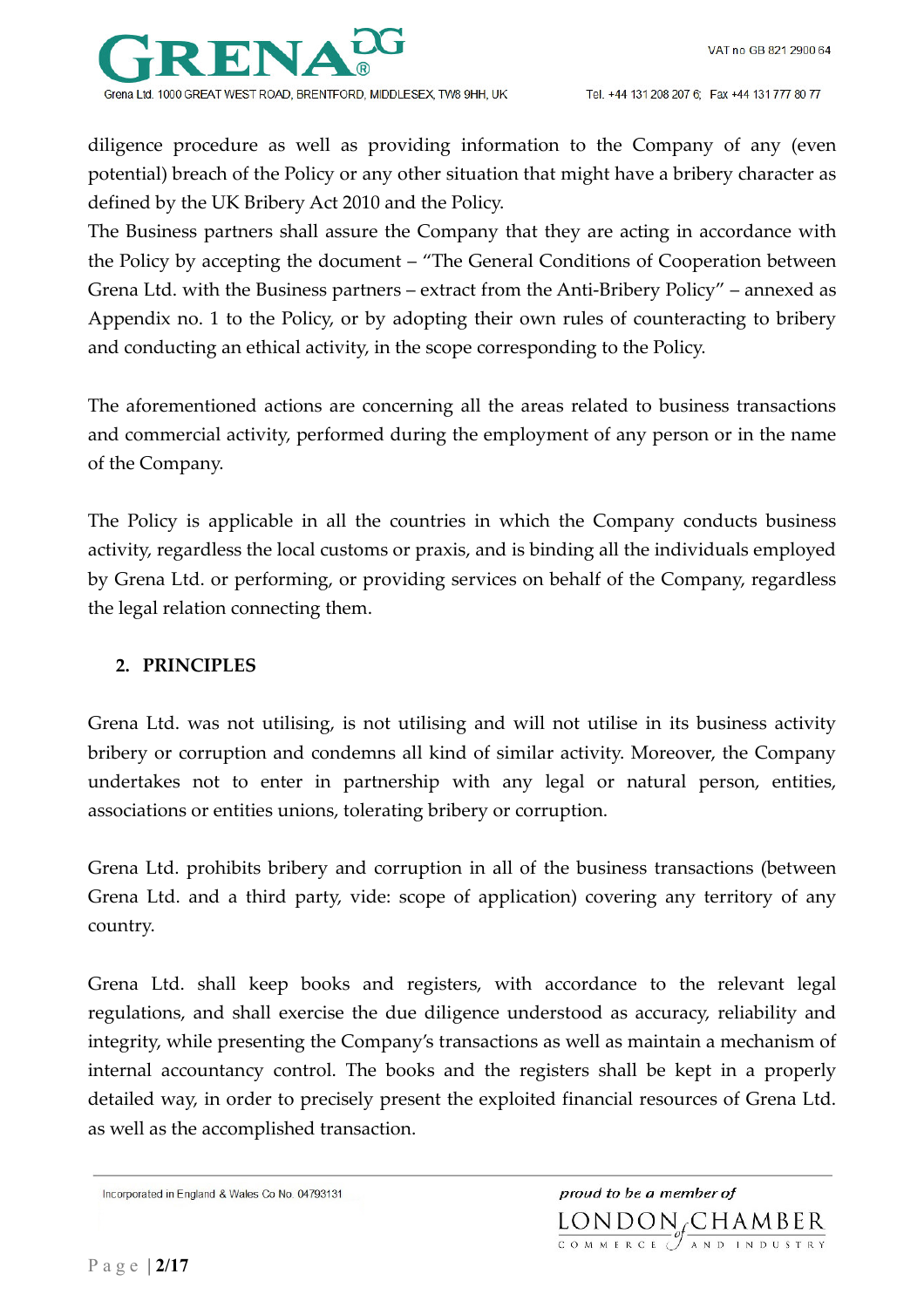Tel. +44 131 208 207 6; Fax +44 131 777 80 77

## **3. JURISDICTION**

The Company, honouring the worldwide legislative attainment relating to anti-bribery regulations, states that the most exhaustive legal act regulating all matter in relation to bribery is the UK Bribery Act 2010, which is indicated by the Company as the source and legal ground of the present Policy.

The regulations under UK Bribery Act 2010 are legally binding the Company, irrespective of the place of conducted activity, including situations in which the local legal regulations in force are providing milder anti-bribery or counteracting corruption rules.

Otherwise, i.e. in a situation where the legal regulations of a particular country are more rigid, according to exercising due diligence, or concerning unregulated matters (or regulated in a milder or narrower scope) in the UK Bribery Act 2010, the person acting in the name of the Company shall adjust its activity in order to ensure its compliance with UK Bribery Act 2010 and with the appropriate legal act. In case of any doubts in this scope, a contact with the Company's legal department, the superior or the Board is recommended, in order to obtain recommendations, opinions or the due consent.

Regardless the UK Bribery Act 2010, the States – Parties of the OECD Convention on Combating Bribery of Foreign Officials in International Business Transactions, adapted their jurisdictions in order to perform the conditions and objectives of the aforementioned Convention, which impacts the Company's activity in the majority of Asian, European, North and South America's countries. The proper regulations in this scope were introduced in the Chinese penal code.

Under international law, the Company complies with the Council of Europe Criminal and Civil Law Convention on Corruption as well as with the Inter-American Convention Against Corruption, adopted by the Organisation of American States.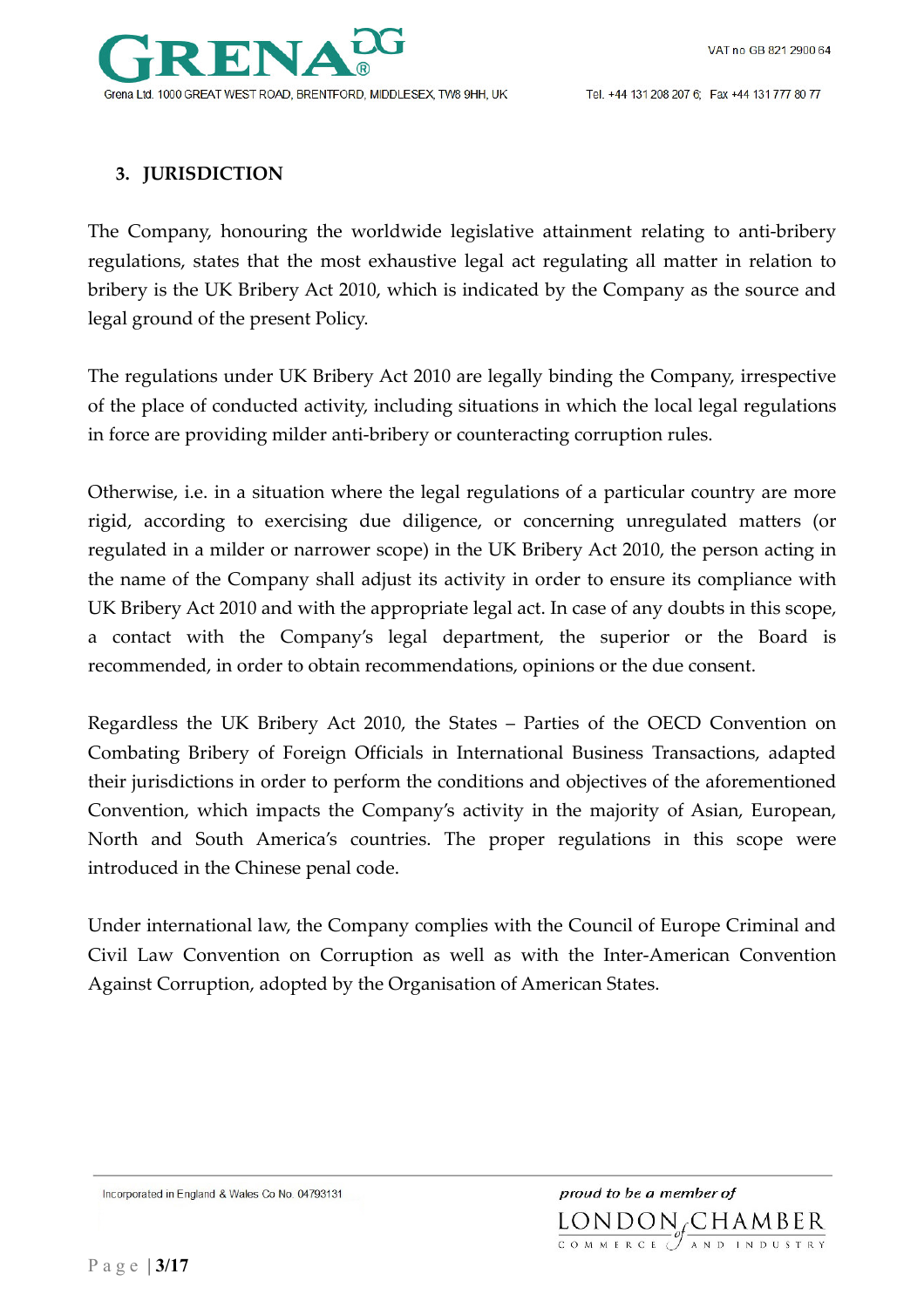

Tel. +44 131 208 207 6; Fax +44 131 777 80 77

## **4. DEFINITIONS**

*Scope of application UK Bribery Act 2010*

national and foreign natural and legal persons, entrepreneurs and public officials. The UK Bribery Act 2010 provides the legal basis to indict companies, directors, employees as well as other individuals, for offences committed outside the United Kingdom territory (it also concerns individuals which does not have a British citizenship) as well as foreign entrepreneurs. Thus, all the individuals acting in the name of the Company are utterly committed to observe the aforementioned Act;

*Bribery/corruption/bribe* – The Company, according to UK Bribery Act 2010, states that a bribe offence ("**Bribe**") is understood as: every personal or commercial benefit of a financial or other character, consisting in offering, promising, requiring, giving, handing over, receiving, directly or indirectly (by third parties), any benefits in order to remunerate or to cause an inappropriate activity of a third party or of a public official – irrespective of their function in private or public, national or foreign companies -, or any other way of leverage, or unfair acquisition, in an illegal manner or in a way contrary to good customs, of an influence on a decision of such a person.

Bribery should be deemed as, in particular, but not limited to:

Offering by a potential supplier of any financial means in order to conclude an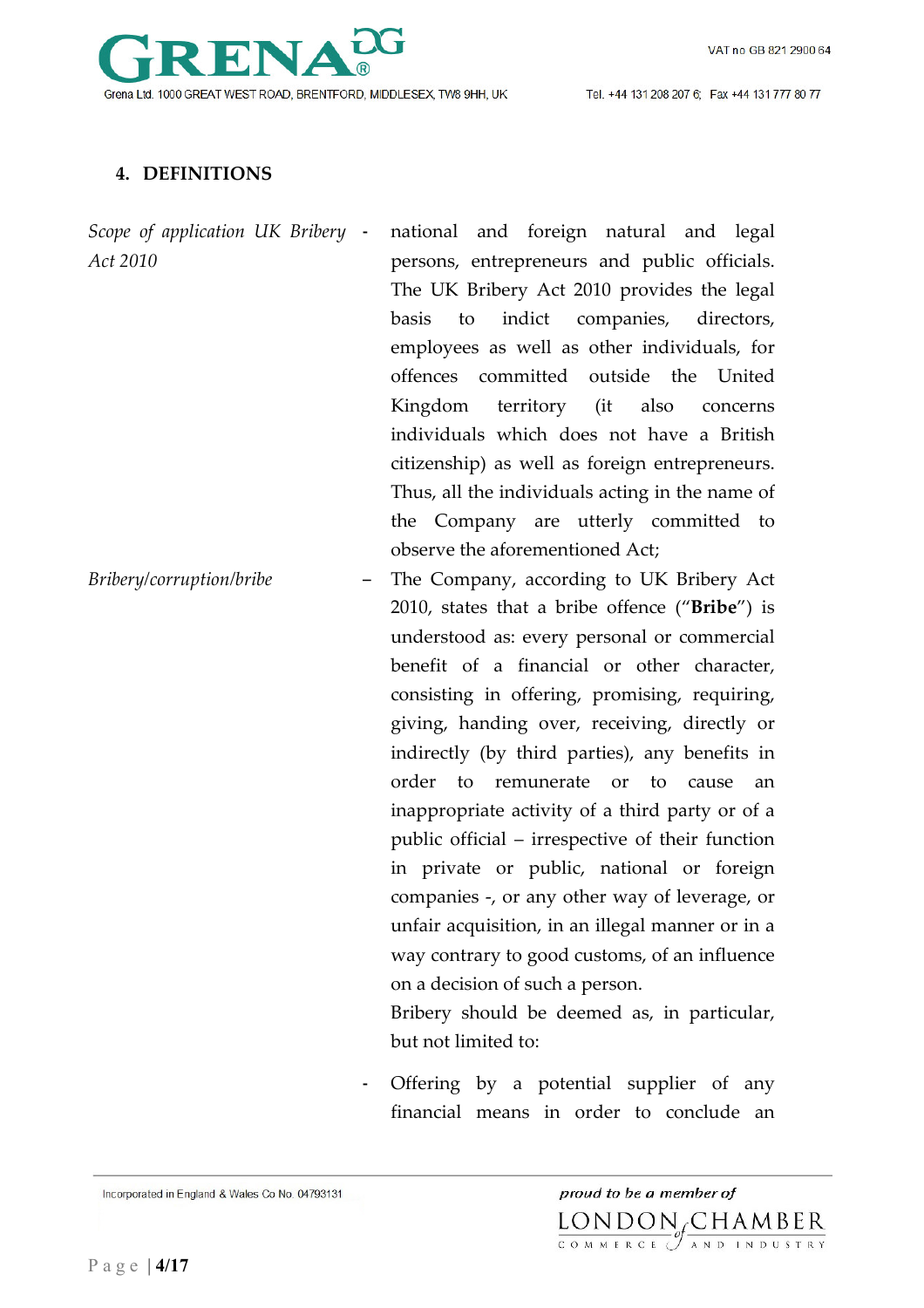

agreement or to process an order.

Benefit transfer to a public official of any other third party in order to establish or maintain a social or business relation with this or any other person, giving remuneration for unfair or unethical activity of individuals – regardless their function - or to obtain any other kind of benefits in the conducted business activity; *Employee* – Any personnel directly employed by the Company, irrespective of the type of legal relation – contract of employment (full-time, part-time, substitution); trainees (even if such a trainee is not receiving remuneration from the Subcontractor), employees of other companies delegated to the Company, or any other employee of the Company delegated to another company; *Business partner* – A person or a third entity providing services in the name or on behalf of the Company, in particular agents, distributors or consultants; *Representative* – Business partner, members of Business partner's organs, proxies, employees, rented personnel, consultants, intermediaries, lobbyists, independent subcontractors, subcontractors of lower rank as well as any other individual acting on behalf or on recommendation of a Business partner, providing services in the name or on behalf of the Company; *Public official* – Any natural person holding a public office, performing public functions or applying (standing as candidate) to assume a public office, in particular: clerks, employees, agents, representatives, proxies of any organs and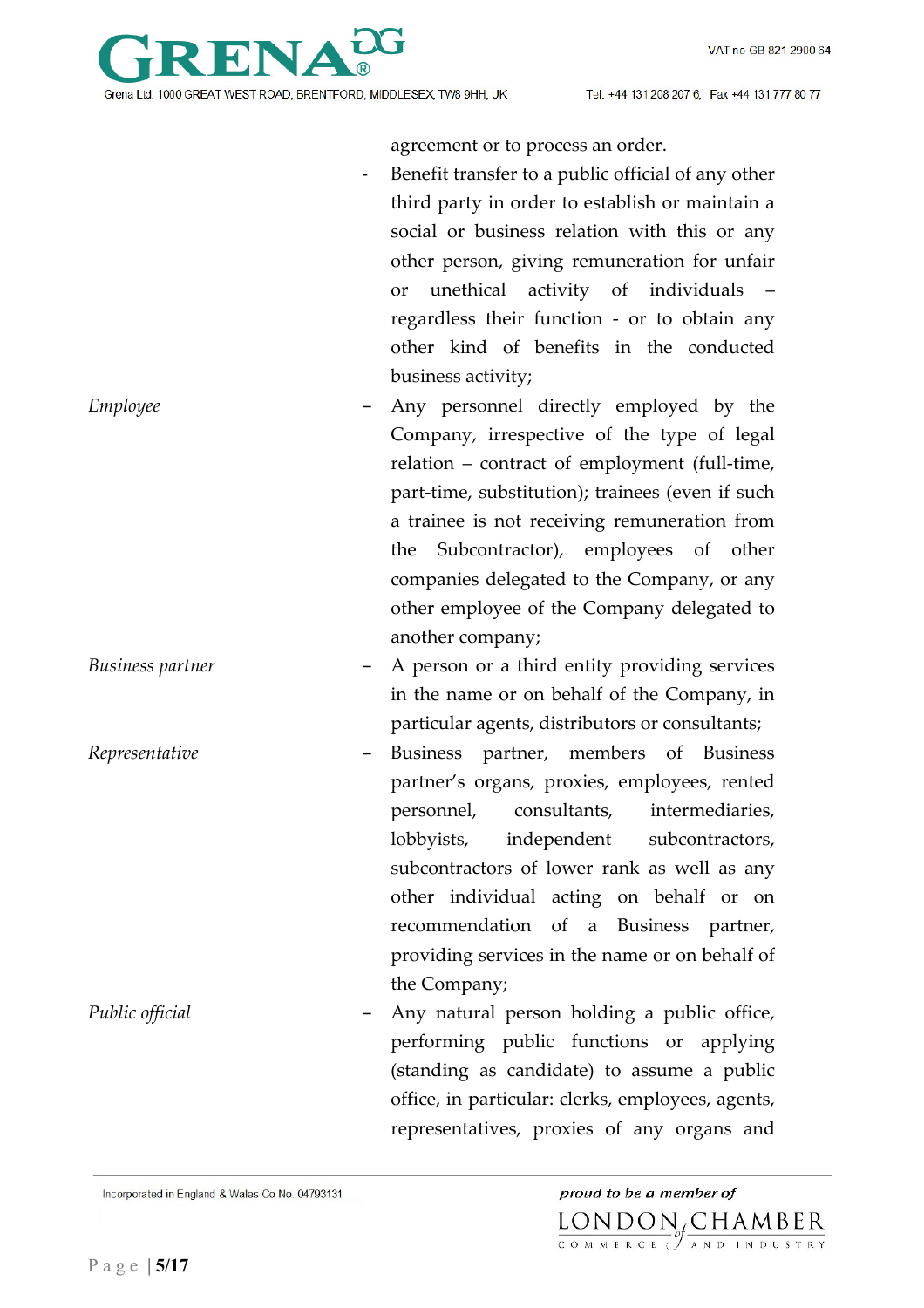

public offices, representative offices and governmental departments, having an executive, legislative or judicial character, in any state or local level, elected, appointed, nominated, for full or part time as well as directors, members of management and employees of companies being the property of the State Treasury, or controlled by the state (hereinafter referred to as: "**State legal persons**"), political parties (including members of political parties) and international organizations, in particular the EU, Commonwealth, UN;

help or services in favour of the Company.

| <b>Facilitation payments</b> | - Any kind of payments (usually minor)          |
|------------------------------|-------------------------------------------------|
|                              | transferred to Public officials in order to     |
|                              | ensure or fasten the habitual activities        |
|                              | undertaken by a Public official, which          |
|                              | undertaking is provided by law. The             |
|                              | Facilitation payments, as they do not cover     |
|                              | legal, administrative, fiscal fees – are        |
|                              | considered, under Bribery Act 2010, as a bribe. |
| Legal department             | - Professional representatives, natural persons |
|                              | or internally separated entity, providing legal |

#### **5. RESPONSIBILITY**

The occurrence of bribery in the Company's activities is endangering the Company and the individuals acting in its name to the risk of fine – in an indefinite amount – as well as to a decision on absolute penalty of deprivation of liberty.

Due to the "zero tolerance" policy adopted by the Company, no form of corruption or bribery shall be tolerated.

Every Employee, Representative and Company's Partner is obliged to comply with the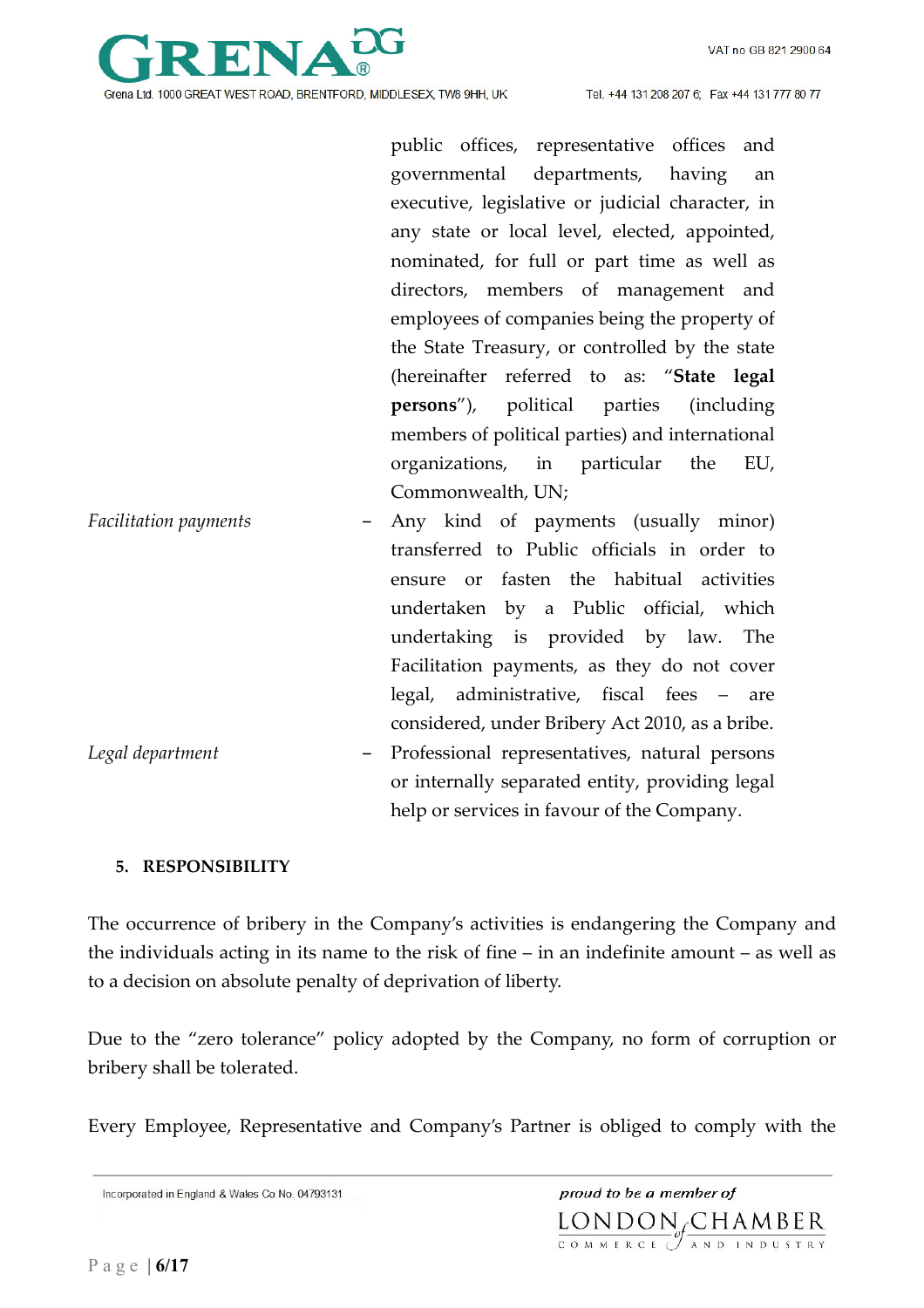

Policy and the anti-bribery legal regulations.

Any breach of the Policy and of the aforementioned legal regulations might result in taking disciplinary action by the Company as well as undertaking disciplinary measures stipulated by law, including employment termination with the employee, which committed the breach.

The Board of Grena Ltd. is responsible for establishment, implementation and supervising of the procedures as follows:

- Controls ensuring that the Company's activity is conducted in compliance with the Policy and with the aforementioned legal regulations;
- Internal controls in the Company on the ground and in compliance with Bribery Act 2010;
- Executing a full involvement of the management of middle rank in matters relating to the observance of the Policy in order to confirm the lack of breaches of its provisions in the Company's activity;
- Risk analysis in order to select segments or areas of the Company's activity which might have a potential risk of corruption occurrence (internal and external factors);
- Due diligence of Business partners acting on behalf or providing services in the name of Grena Ltd.;
- Communication prepared to enlighten the dangers and risks arising from corruption activity in the Company's intercorporate environment, including adequate to danger policies, procedures and trainings;
- Monitoring, verification and review of Policy and of the established procedures.

The Legal department shall regularly, once a year, conduct trainings of the Employees in terms of compliance of their work with the Policy and with the aforementioned legal regulations.

Moreover, the Legal department is obliged to give legal advice and to issue legal opinions in the scope of UK Bribery Act 2010 as well as other binding anti-bribery legal regulations, in particular in aspect of providing information, verifying the undertaken activities or issuing advice and recommendations, relating to this scope.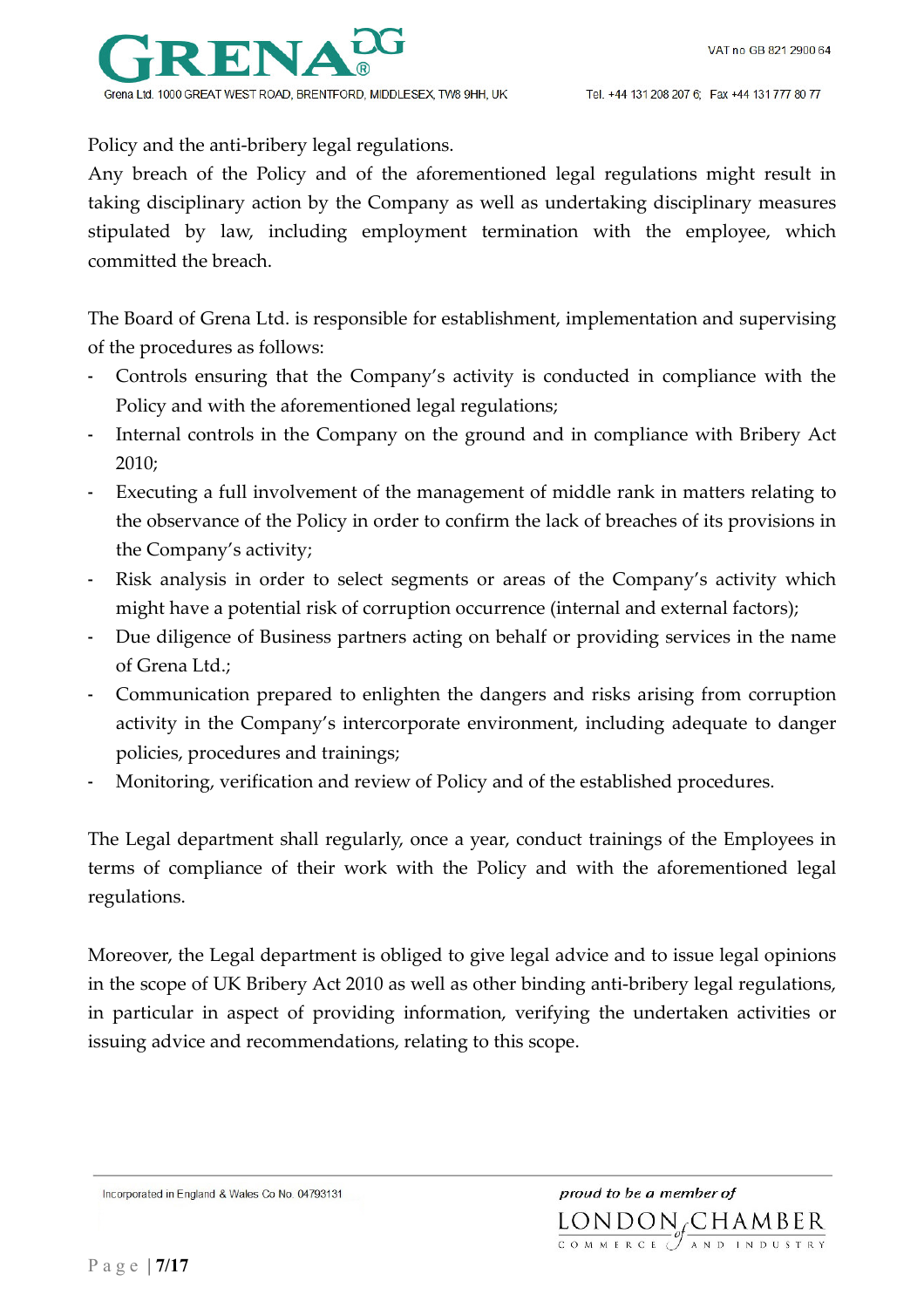

#### **6. REQUIREMENTS**

Grena Ltd. requires and expects from the members of organs, proxies, plenipotentiaries, Employees, intermediaries, Representatives, agents, lobbyists, advisors, consultants and any other individuals acting in the name of the Company, comprising any kind of business transactions, in every country:

- Not to undertake, accept, participate, tolerate nor engage themselves in any kind of activity showing features of corruption (vide: definition of a Bribe offence), as well as to exercise due diligence in order not to cause, to a Party or third party, a false impression of offering, promising or pledging a bribe, irrespective of the potential disadvantageous consequences for the Company of such an activity resulting in Client's or business loss;
- To undertake activity in order to prevent corruption;
- To transfer every information regarding to the Policy's breaching or to the Policy's breaching suspicion and of the aforementioned legal regulations directly to the Director of Grena Ltd. or to the Legal Department (compliance@grena.co.uk);
- Not to allow the exploitation of the Company's financial resources, or its means in order to obtain unfair or illegal objectives, in particular without limitation to:
	- Not making payments;
	- Not making accessible real estate,
	- Refrain from providing any kind of services in favour of political parties or any other initiatives, actions or political organisations, comprising their members or candidates, in order to bias undertaken or issued decisions, or consents, legal acts projects or any other kind of activities.
- Not to make Facility payments, subject to the following sentence. The Company allows the performance by an Employee of a Facility payment in situations of exposure to a direct threat of life, health loss or security of an Employee, or any other person, in particular family, on condition that they will immediately notify the Company's Board or the Legal department about this fact and on condition that such a payment will be reliably registered;
- To duly keep accounting books and records in a way ensuring precise and reliable reflection of all of the performed transactions. Concealing or not recording of any Company's assets, funds or means is unacceptable.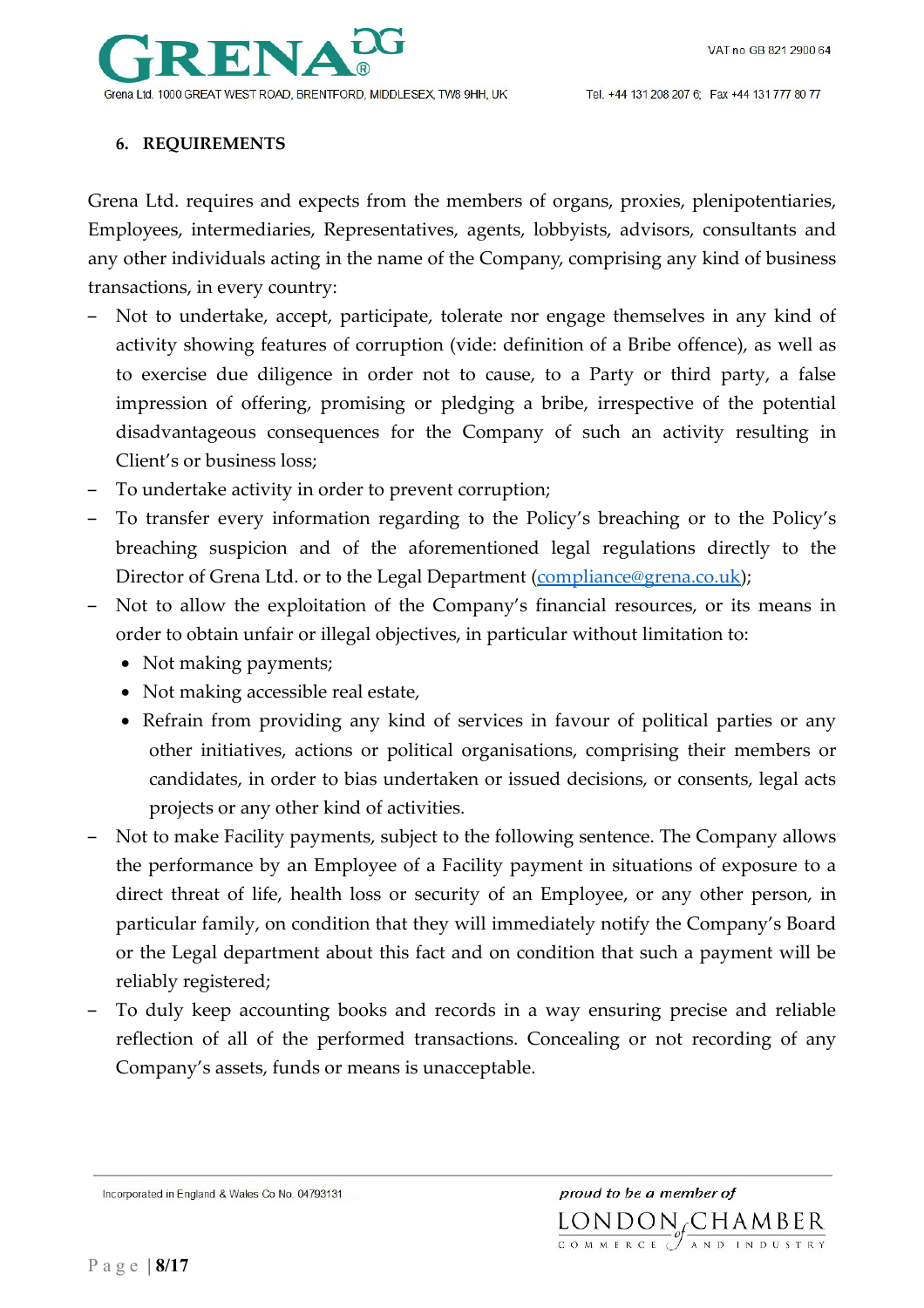

#### **7. POLICY REGARDING TO PROMOTIONAL AND REPRESENTATIVE ACTIVITY**

Grena Ltd. conducts marketing and promotional activities in accordance with the adopted marketing strategy, with respect to the following rules.

The undertaken marketing activities are consisting, in particular, in the organisation of events financed by the Company, participation in fairs and conferences, transferring minor gifts or presents and are covering, in particular: refunding or financing the travel costs as well as expenses incurred with regards to the trip, such as providing food (meals), accommodation and transport.

**The Company undertakes and actively supports any activity which aims to provide development of the medical sector, education, improvement of useful solutions for the medical environment, including support of initiatives improving medical devices, mutual exchange of good practices and experiences, by organising trainings for the medical personnel, informational, promotional, scientific or professional meetings, congresses, conferences, symposia and any other advisory bodies sessions, visits in research institutions and promotional institutes, meetings of researchers and operators dedicated to plan, train as well as to other matters in connection with study and not interventionist researches, or supporting third parties in particular non-governmental organisations in the realisation of their statutory objectives, provided they are compliant with the Policy, including transfer of donations or contributions.** 

The Company stipulates that the aforementioned activities, as they have tangible financial character, might constitute a bribe or cause in a Party or a third party a false impression of the Company's intentions, in particular by arising a sense of obligation to undertake unfair or illegal activities or actions, or to perceive such activity as gratification or acquisition of benefits, which requires to exercise the due diligence in order to prevent the Company's reputation and good name damages.

In compliance with the above-mentioned, it is forbidden to:

- Undertake inappropriate (eccentric) activities as well as give inappropriate (eccentric) presents or gifts;
- Cover any costs that are not in connection with the business purposes, or that are not serving them;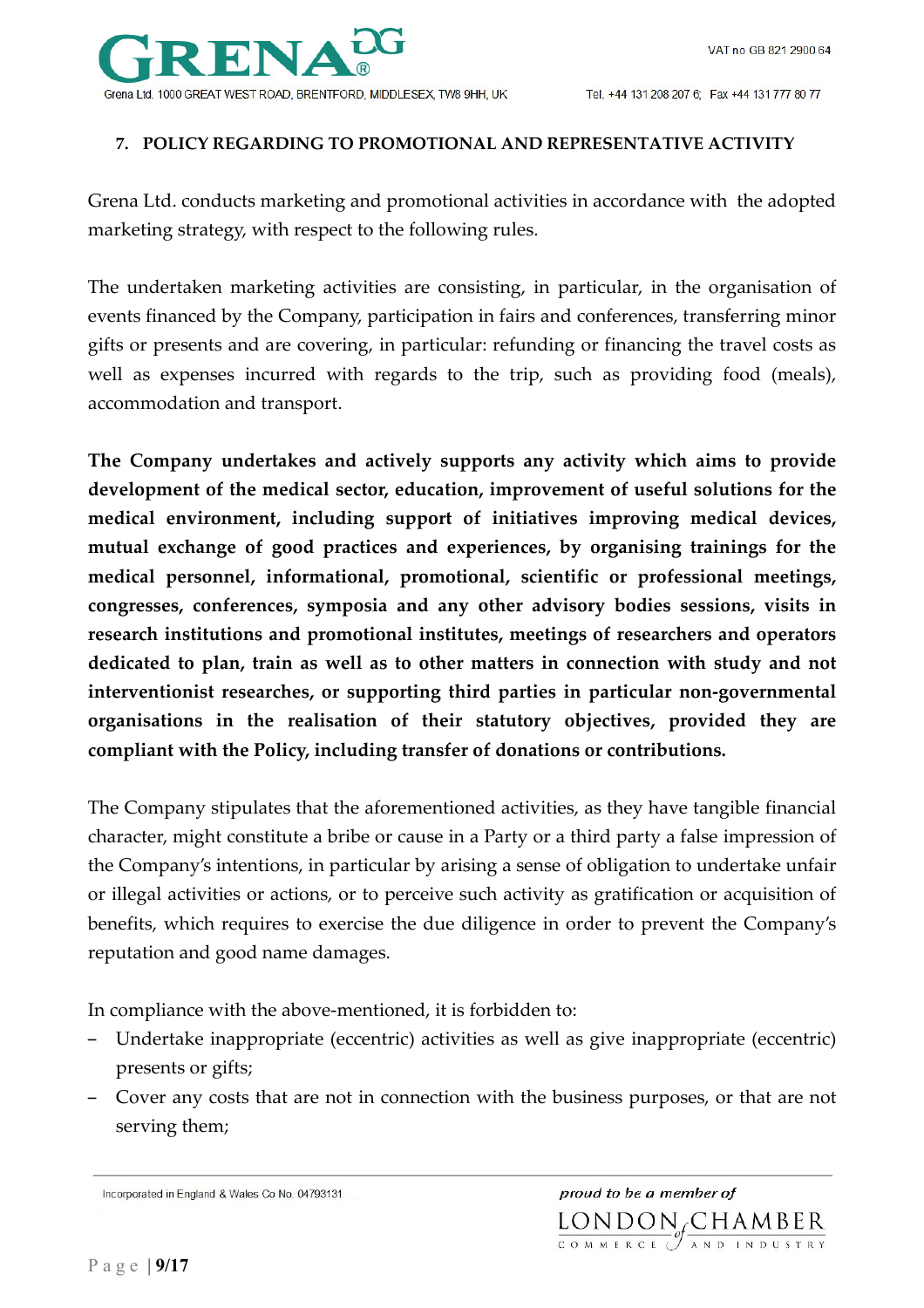

- Grant cash rewards, goods vouchers or any other kind of cash or non-cash payments;
- Enable the use of luxury holiday objects, or covering such expenses;
- Present tickets to cultural or sportive events, or concerts;
- Finance the accommodation in luxury hotels, if the position or social status of the receiver is not standing against it;
- Cover any expenses of the family members or close persons to the entitled person, or any other persons that might accompany the entitled person;
- Cover expenses incurred in relation to shopping or trips.

The Company's promotional or marketing activity shall fulfil the following conditions:

- The incurred cost or expense shall be directly connected with the promotional purpose, in particular with the presentation or showing of goods or services or any other kind of support to the Company's business activity;
- The necessity of incurring costs or expenses is arising under an agreement, or in the purpose to perform an agreement;
- Comprise the actually incurred costs;
- All the expenses and costs shall be duly documented;
- All the expenses and costs shall be legal, reasonable, appropriate and given *bona fide*;
- All the expenses and costs shall be previously approved by the Company's Board.

In principle, the Company does not allow activities consisting in giving presents or gifts to Public officials, in particular in view of conducted public procurement proceedings, as well as undertaking other marketing activities, excluding the following activities, commonly treated, accepted and considered as permitted:

- Handing over promotional materials and objects of insignificant value, i. e. **not exceeding the amount equivalent to 50 GBP**, such as, in particular: bags, calendars, pens, cups, watches with the Company's logo;
- Handing over minor or symbolic gifts such as, for instance bouquets of flowers, in order to show the respect or to manifest gratitude from the Company, under the condition that their transfer shall occur after the termination of proceedings or after taking a decision on purchasing goods;
- Provision of board, in the form of catering or meal in a nearby restaurant, during business meetings, in the Company's headquarter or in premises, to which the Company holds legal titles, in accordance with the position or function of the participant, whereas the repast shall comprise solely the individuals directly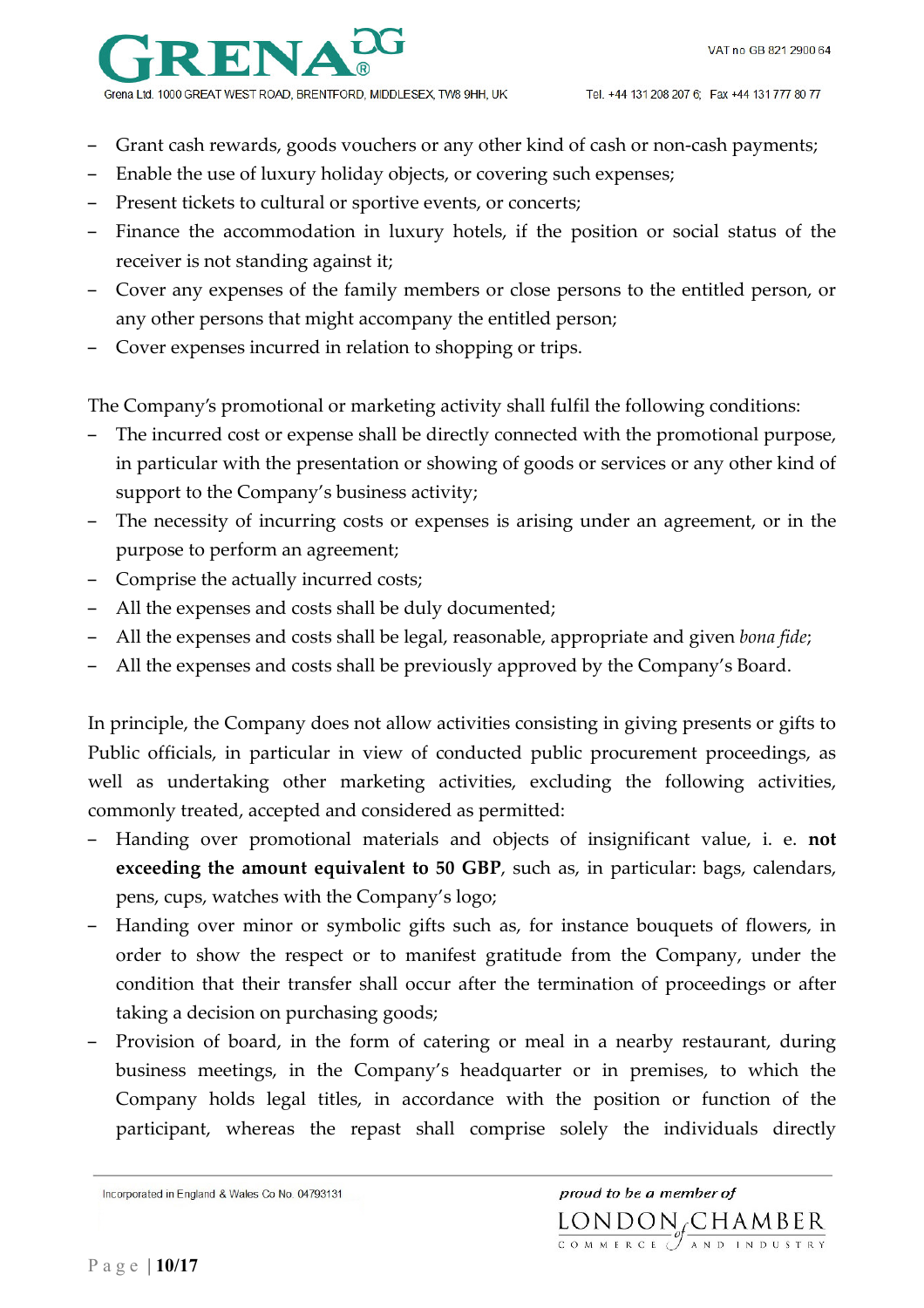

participating in the meeting. If the circumstances are requiring the following, it is permitted to cover the justifiable costs of transport, for above-mentioned purposes;

– Coverage of costs related to presentations of offered products and services or trainings in this scope, comprising in particular coverage or refund of transport and accommodation costs (airplane or train tickets, hotel), in a situation where the circumstances of such a case are requiring such a solution, in particular where it is not possible to present the possibilities or the technical parameters of the offered goods in Public official's headquarter or in premises where the performance of official duties takes place; the conditions on signing a contract are requiring to train the personnel or the Client's staff. Relating to situations raised in this indent, one ought to keep in mind the time and the costs of the Client's visits in Grena Ltd. properties and premises and shall keep, regarding this matter, a far-reaching caution, in order to ensure their proportionality to the purpose of the visit.

Irrespective of the aforementioned, all kind of costs or expenses incurred by the Company in relation to marketing and promotional activities shall be proportional to the circumstances and shall unconditionally be compliant with the Policy, with UK Bribery Act 2010 as well as with the generally applicable legal regulations in force in the grantee's country, as well as shall be precisely recorded in the Company's books and records.

#### **8. POLICY REGARDING TO FACILITATION PAYMENTS**

Grena Ltd. categorically prohibits the performance of Facilitation payments, considering them as bribe.

As an exception, it is allowed to perform Facilitation payments in a situation of exposure to a threat of life, health loss or security of an Employee, or any other person, in particular family, on condition that they will immediately notify the Company's Board or the Legal department about this fact.

The informational duty mentioned in the previous paragraph rests on the Employee even in a situation where he has managed to not perform a Facilitation payment.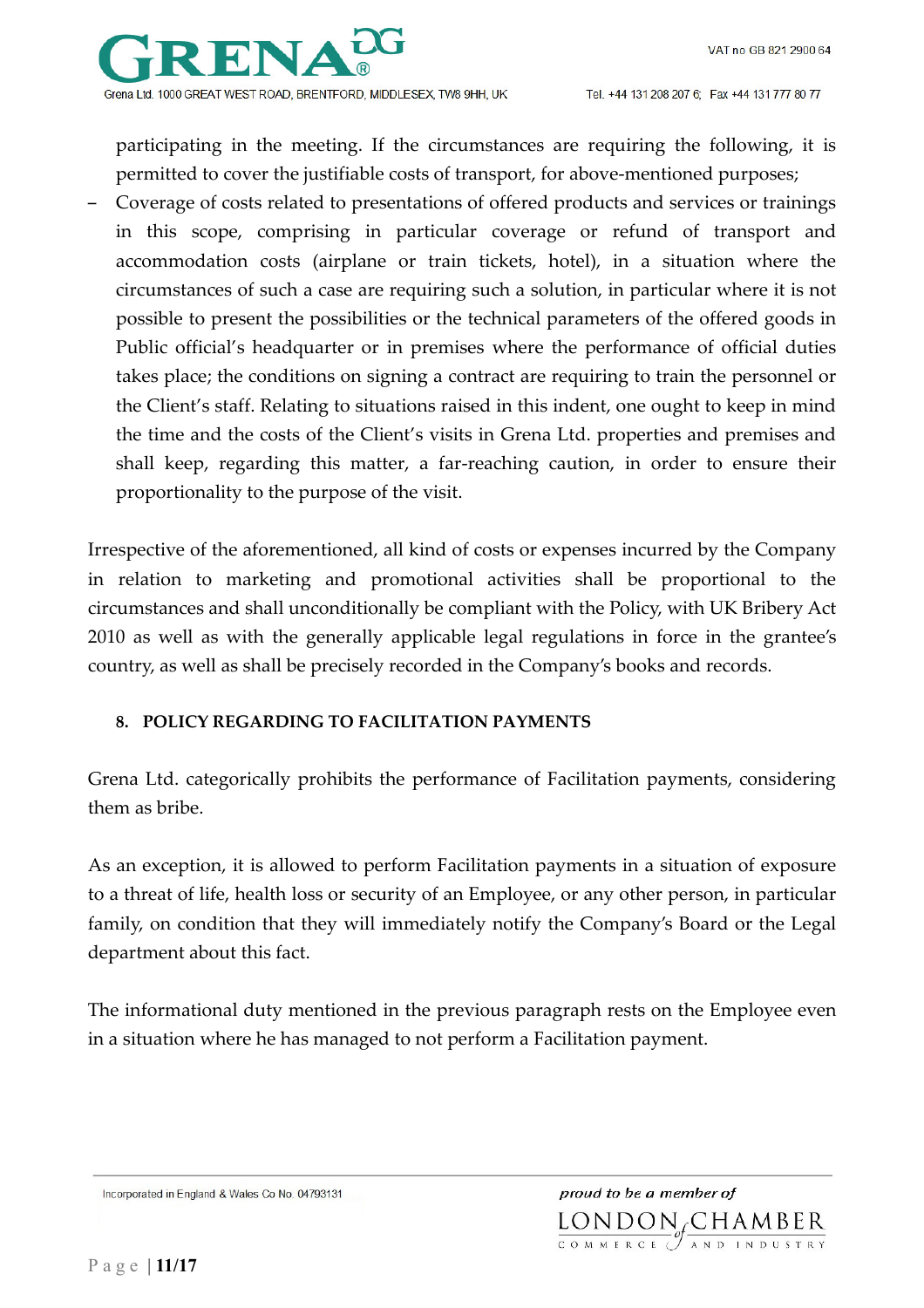

#### **9. POLICY REGARDING TO POLITICAL AND CHARITY PURPOSES**

Grena Ltd. is not performing any payments neither providing services in favour of parties, organisations, movements, political actions as well as associations with business activity as statutory goals.

Grena Ltd. acknowledging the good practices relating to social activity, performs donations in favour of charity organisations.

The transfer of any Company's assets, in particular financial assets, on charity purposes shall occur under written consent of the Board of Grena Ltd.

Grena Ltd stipulates, under Bribery Act 2010, that charity donations might constitute violation of anti-bribery and anti-corruption laws and provisions.

Therefore, the Company does not perform payments or donation for charity purposes or in favour of charity organisations, at an explicit or implicit request of a Public official or of a commercial partner.

#### **10. POLICY REGARDING TO KEEPING ACCOUNTING BOOKS AND RECORDS**

Accounting books and records, as well as accounting documents of Grena Ltd. shall be kept in accordance with the binding legal regulations in this matter, in a reliable and diligent way. It is categorically forbidden to non-account or improperly account means, assets or transactions in order to circumvent the law.

The access to accounting systems, books and records shall be given solely to authorised persons. It is forbidden to destroy, transfer or preserve the documentation in a way contrary to the legal provisions and to the proper procedures relating to this matter.

Any corrections performed in the accounting documentation shall be conducted in compliance with the accountancy rules.

The accounting activities relating to the Company's assets, means and funds shall be undertaken after a prior confirmation given by the Board, in compliance with the proper procedures, properly recorded, in particular by properly designating the time, the amount, the period, the classification, in a way reflecting the transaction's purpose.

Incorporated in England & Wales Co No. 04793131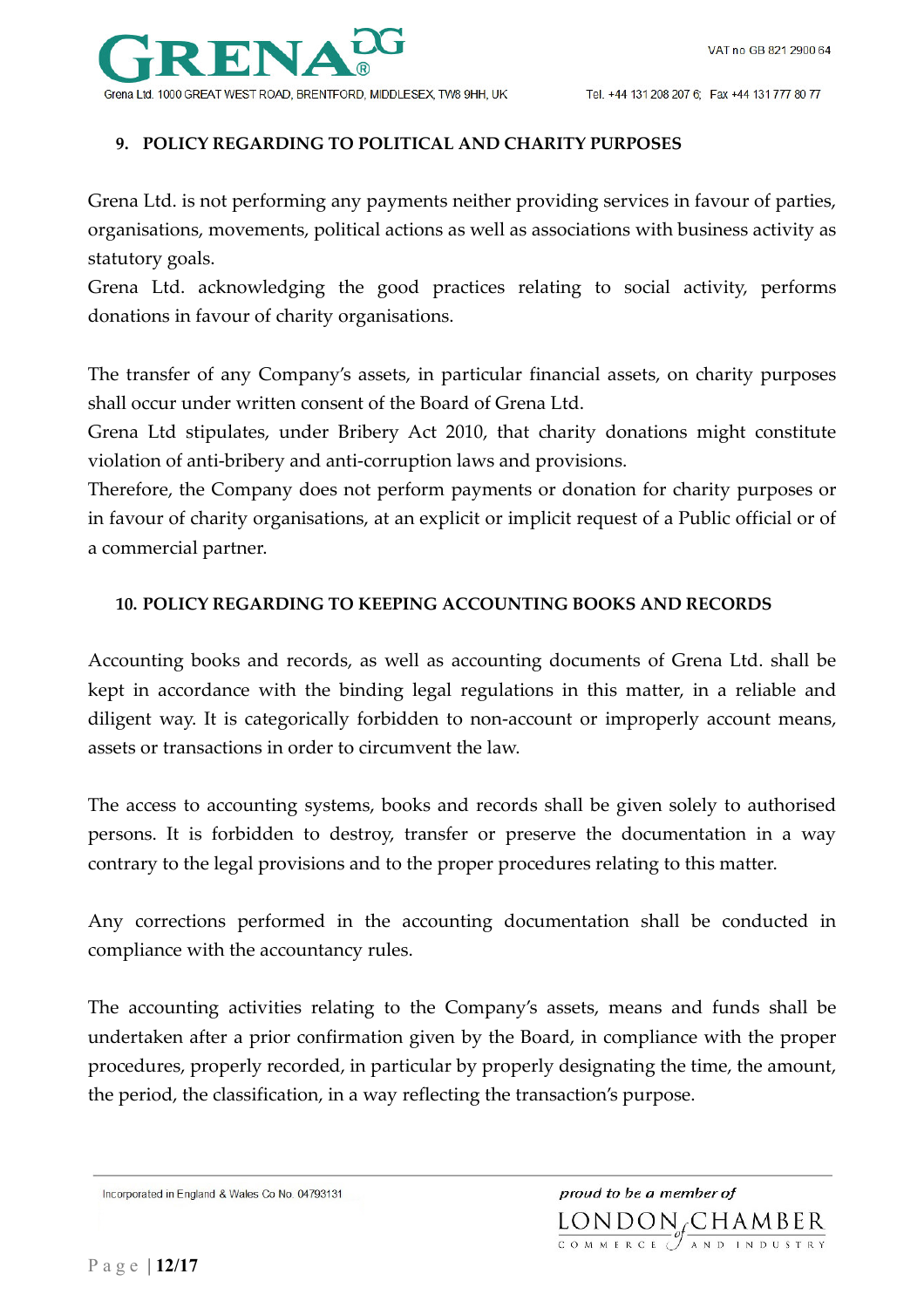

## **11. THE POLICY, RELATING TO THE MATTER OF PROCEEDINGS WITH POTENTIAL AGENTS, CONSULTANTS, PLENIPOTENTIARIES, REPRESENTATIVES, BUSINESS PARTNERS.**

Under UK Bribery Act 2010, the Company might be held liable on account of violation of provisions of the act in case of breaching its provisions by an agent, representative, plenipotentiary, consultant, lobbyist, Business partner, joint venture entity as well as any other natural or legal person acting in the Company's name (vide: "Business partners"), unless the Company takes proper actions in order to render impossible or to minimalize the risk relating to undertaking such activities.

The Company establishes and commences cooperation with Business partners in relation to which a due diligence procedure was carried out and duly recorded.

## **12. POLICY RELATING TO CORRUPTION COUNTERACTING – ADEQUATE PROCEDURES**

The Company's Board shall elaborate and implement adequate procedures to the risk level in particular segments or sectors of conducted activity in order to counteract corruption.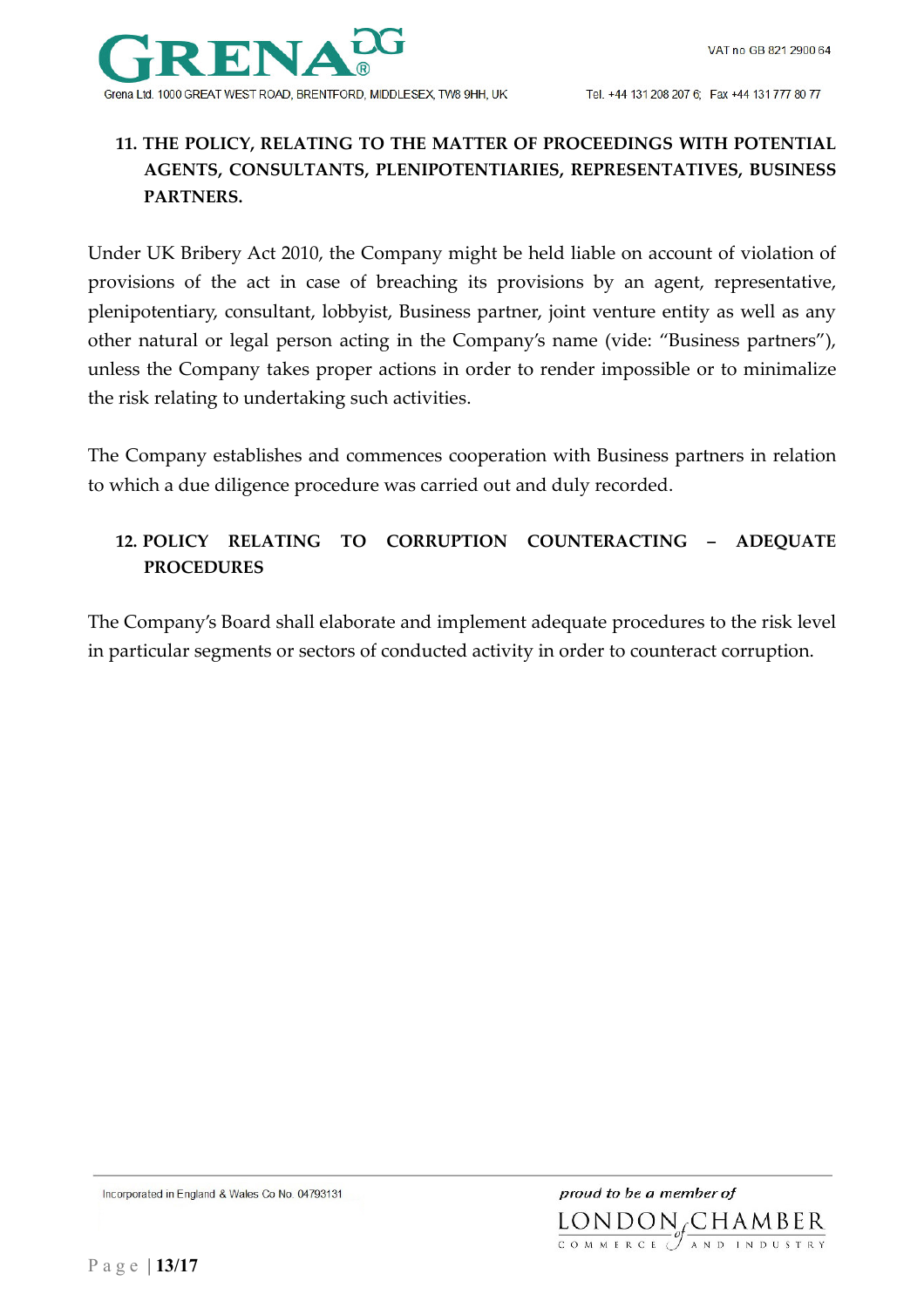

Tel. +44 131 208 207 6; Fax +44 131 777 80 77

## **Appendix no 1 to Grena Ltd. Anti-bribery Policy**

## **The General Conditions of Cooperation between Grena Ltd. with the Business partners Extract from the Anti-Bribery Policy**

The present Appendix - The General Conditions of Cooperation between Grena Ltd. with the Business partners – extract from the Anti-Bribery Policy (hereinafter referred to as: "Appendix") is a part of the valid version of Grena Ltd. Anti-bribery Policy, which can be found in the following Internet page: www.grena.co.uk.

The Appendix is globally applied, by all of the national and foreign companies (natural and legal persons) acting in the name of Grena Ltd., as well as employees and representatives of these entities (hereinafter referred to as: "Business partners").

The present document shall be signed and returned to Grena Ltd. within the cooperation with all of the Business partners and is required while applying it, irrespective of the agreement. The document's signing is not required if the Appendix is joint to the agreement by concluding appropriate clauses referencing to its content.

After the Appendix's signing or joining it to the Agreement, its copy shall also be sent to the following address: compliance@grena.co.uk.

The Appendix shall apply in cases of every cooperation between Grena Ltd. and a Business partner, provided that the Appendix might be replaced by its subsequent version.

## *Definitions:*

The terms used in the General Conditions of Cooperation between Grena Ltd. with the Business partners, unless otherwise specified, shall have the following significance:

*Bribery (bribe)* – every personal or commercial benefit of a financial or other character, consisting in offering, promising, requiring, giving, handing over, receiving, directly or indirectly (by third parties), any benefits in order to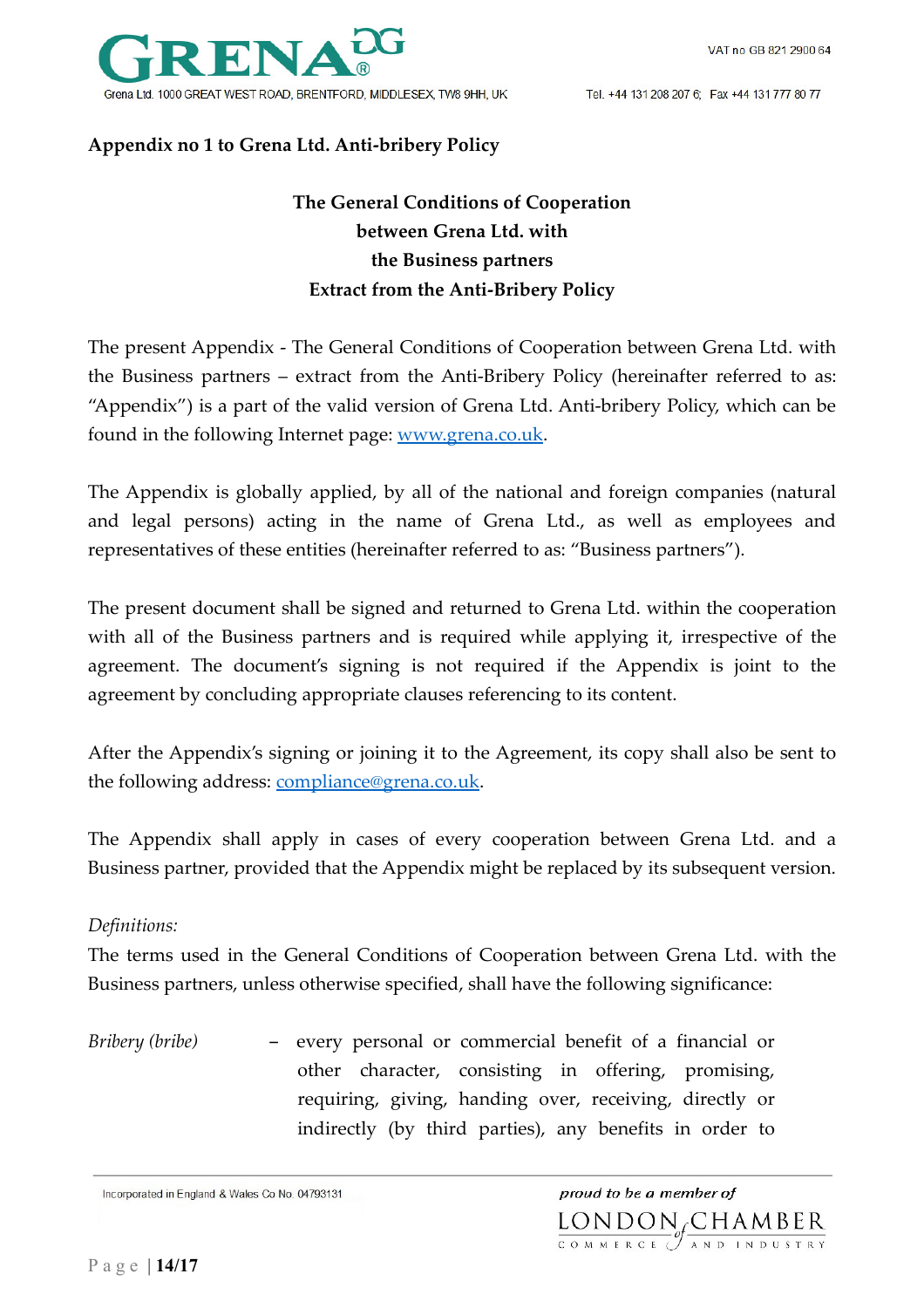

remunerate or to cause an inappropriate activity of a third party or of a public official – irrespective of their function in private or public, national or foreign companies - or any other way of leverage, or unfair acquisition, in an illegal manner or in a way contrary to good customs, of influence on a decision of such a person;

- *Employee* every natural person directly employed by the Business partner, irrespective of the type of legal relation – contract of employment (full-time, part-time, substitution); trainees, employees of other companies delegated to the Business partner, or any other employee of the Business partner delegated to another company;
- *Public official*  any natural person holding a public office or performing public functions, in particular: clerks, employees, agents, representatives, proxies of any organs or public offices, representative offices and governmental departments, having an executive, legislative or judicial character, in any state or local level, as well as directors, members of management and employees of companies being the property of the State Treasury, or controlled by the state (hereinafter referred to as: "**State legal persons**"), political parties (including members of political parties) and international organizations, in particular the EU, Commonwealth, UN;
- *Business partner* a person or a third entity providing services in the name or on behalf of the Company, in particular agents, distributors and consultants;
- *Representative* Business partner, members of Business partner's organs, proxies, employees, rented personnel, consultants, intermediaries, lobbyists, independent subcontractors, subcontractors of lower rank as well as any other individual acting on behalf or on recommendation of a Business partner, providing services in the name or on behalf of the Company.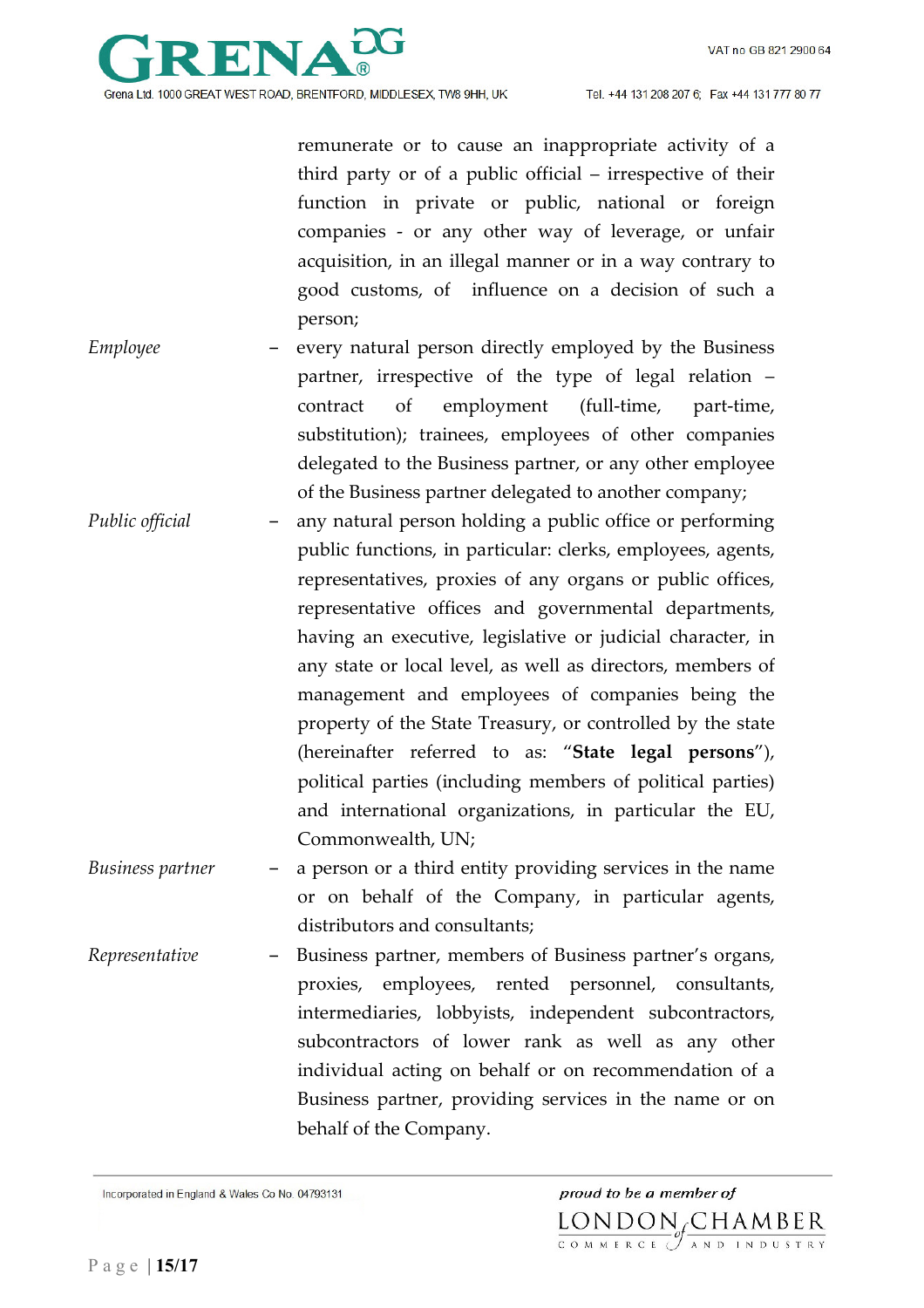

# **OBLIGATIONS**

The Business partner acknowledges, that Grena Ltd. adopted a "zero tolerance" policy in relation to bribery or any other form of it.

The Business partner hereby gives its consent to support Grena Ltd in this matter, in particular, without limitation to the aforementioned, the Business partner:

- Shall not and will ensure that his Employees or Representatives will not undertake, participate, tolerate nor engage themselves in any form of activity showing features of corruption;
- Ensures that his business practices will comply with the Anti-Bribery Policy Grena Ltd.;
- Guarantees to act in compliance with UK Bribery Act 2010;
- Shall exercise the due diligence in the training of its Employees, in order to recognize and prevent inappropriate behaviour, provided that Grena Ltd. will provide the Business partner with the necessary support, in particular by training the Business partner's Employees;
- Shall inform Grena Ltd about every symptom of inappropriate behaviour of his Employees or Representatives while performing works or services in the name and on behalf of Grena Ltd and will contribute every necessary information in this scope;
- Acting on behalf of Grena Ltd., shall not make use of any intermediaries without the Company's knowledge;
- Shall not perform any Facilitating payments, including to that, but not limited to any undocumented and unrecorded payments, which purpose is to fasten activities, actions or administrative proceedings such as, e.g., issuance of administrative permits and decisions, release of goods detained by the office relevant to customs affairs;
- Shall not support, explicitly or implicitly, in particular by making payments, any initiatives, actions, organisations or political parties on behalf of Grena Ltd or on behalf of Grena Ltd's Client;
- Shall not make use of funds transferred by Grena Ltd. in order to support political parties and initiatives;
- Hereby declares, that the processes and procedures binding within the bounds of his company, capital group, associated entities, are enabling the performance of records